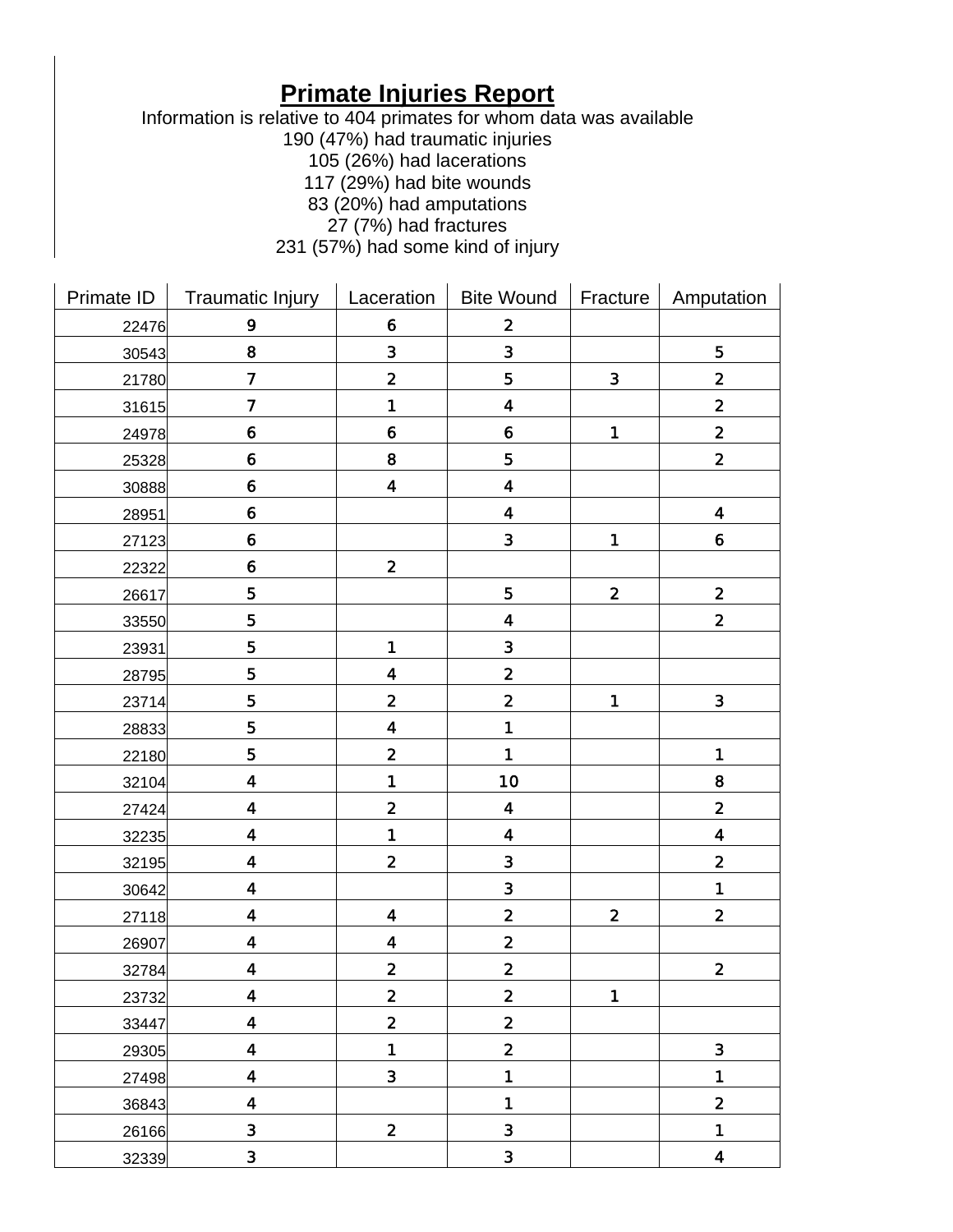| 32204 | $\mathbf 3$             |                         | $\mathbf{3}$            |                  |                         |
|-------|-------------------------|-------------------------|-------------------------|------------------|-------------------------|
| 22799 | $\overline{\mathbf{3}}$ | $\blacksquare$          | $\overline{\mathbf{2}}$ |                  |                         |
| 26389 | $\mathbf{3}$            |                         | $\overline{\mathbf{2}}$ |                  | $\mathbf{2}$            |
| 26806 | $\mathbf{3}$            |                         | $\overline{\mathbf{2}}$ |                  | $\mathbf{2}$            |
| 30805 | $\overline{\mathbf{3}}$ |                         | $\overline{\mathbf{2}}$ |                  | $\mathbf{2}$            |
| 28024 | $\mathbf 3$             |                         | $\overline{\mathbf{2}}$ |                  | $\mathbf{1}$            |
| 25042 | 3                       | $\overline{\mathbf{2}}$ | 1                       |                  |                         |
| 28823 | $\mathbf{3}$            | 1                       | 1                       |                  | $\blacksquare$          |
| 29781 | $\overline{\mathbf{3}}$ | $\blacksquare$          | 1                       |                  |                         |
| 23448 | $\overline{\mathbf{3}}$ |                         | 1                       |                  | $\mathbf{2}$            |
| 30398 | $\mathbf{3}$            |                         | 1                       |                  |                         |
| 26961 | $\mathbf{3}$            | $\overline{\mathbf{2}}$ |                         |                  |                         |
| 28841 | $\mathbf 3$             | $\mathbf{2}$            |                         |                  |                         |
| 31574 | $\overline{\mathbf{3}}$ | $\overline{\mathbf{2}}$ |                         |                  |                         |
| 21057 | $\mathbf{3}$            | $\blacksquare$          |                         |                  | 1                       |
| 28397 | $\overline{\mathbf{3}}$ |                         |                         |                  |                         |
| 33362 | $\mathbf{3}$            |                         |                         |                  |                         |
| 26619 | $\mathbf{2}$            | $\overline{\mathbf{3}}$ | $\mathbf{3}$            |                  | $\mathbf 1$             |
| 30695 | $\mathbf{2}$            | 1                       | 3                       |                  | $\overline{\mathbf{2}}$ |
| 32901 | $\mathbf{2}$            | $\mathbf{1}$            | $\overline{\mathbf{2}}$ | $\boldsymbol{4}$ |                         |
| 36221 | $\mathbf 2$             |                         | $\mathbf{2}$            |                  | $\overline{\mathbf{3}}$ |
| 27923 | $\mathbf{2}$            |                         | $\overline{\mathbf{2}}$ |                  | $\mathbf{2}$            |
| 28392 | $\overline{\mathbf{2}}$ |                         | $\overline{\mathbf{2}}$ |                  | $\overline{\mathbf{2}}$ |
| 30567 | $\mathbf 2$             |                         | $\overline{\mathbf{2}}$ |                  | $\mathbf 2$             |
| 33916 | $\mathbf{2}$            |                         | $\overline{\mathbf{2}}$ |                  | $\mathbf{2}$            |
| 34029 | $\overline{\mathbf{2}}$ |                         | $\overline{\mathbf{2}}$ |                  | $\mathbf{1}$            |
| 22218 | $\mathbf 2$             |                         | $\mathbf{2}$            |                  |                         |
| 29602 |                         |                         |                         |                  |                         |
|       | $\overline{\mathbf{2}}$ |                         | $\overline{\mathbf{2}}$ |                  |                         |
| 29605 | $\overline{\mathbf{2}}$ |                         | $\mathbf{2}$            |                  |                         |
| 29010 | $\overline{\mathbf{2}}$ | $\mathbf{2}$            | 1                       |                  |                         |
| 29100 | $\overline{\mathbf{2}}$ | $\overline{\mathbf{2}}$ | 1                       |                  |                         |
| 34418 | $\mathbf{2}$            | $\overline{\mathbf{2}}$ | 1                       |                  |                         |
| 23831 | $\overline{\mathbf{2}}$ | $\blacksquare$          | 1                       |                  | $\mathbf 1$             |
| 28754 | $\overline{\mathbf{2}}$ | $\blacksquare$          | 1                       |                  | 1                       |
| 26628 | $\overline{\mathbf{2}}$ | $\blacksquare$          | 1                       |                  |                         |
| 34801 | $\overline{\mathbf{2}}$ |                         | 1                       | $\blacksquare$   | $\mathbf{2}$            |
| 34497 | $\mathbf{2}$            |                         | 1                       |                  | $\mathbf{2}$            |
| 22139 | $\overline{\mathbf{2}}$ | $\overline{\mathbf{3}}$ |                         |                  |                         |
| 32615 | $\overline{\mathbf{2}}$ | $\overline{\mathbf{2}}$ |                         |                  |                         |
| 34259 | $\overline{\mathbf{2}}$ | $\overline{\mathbf{2}}$ |                         |                  |                         |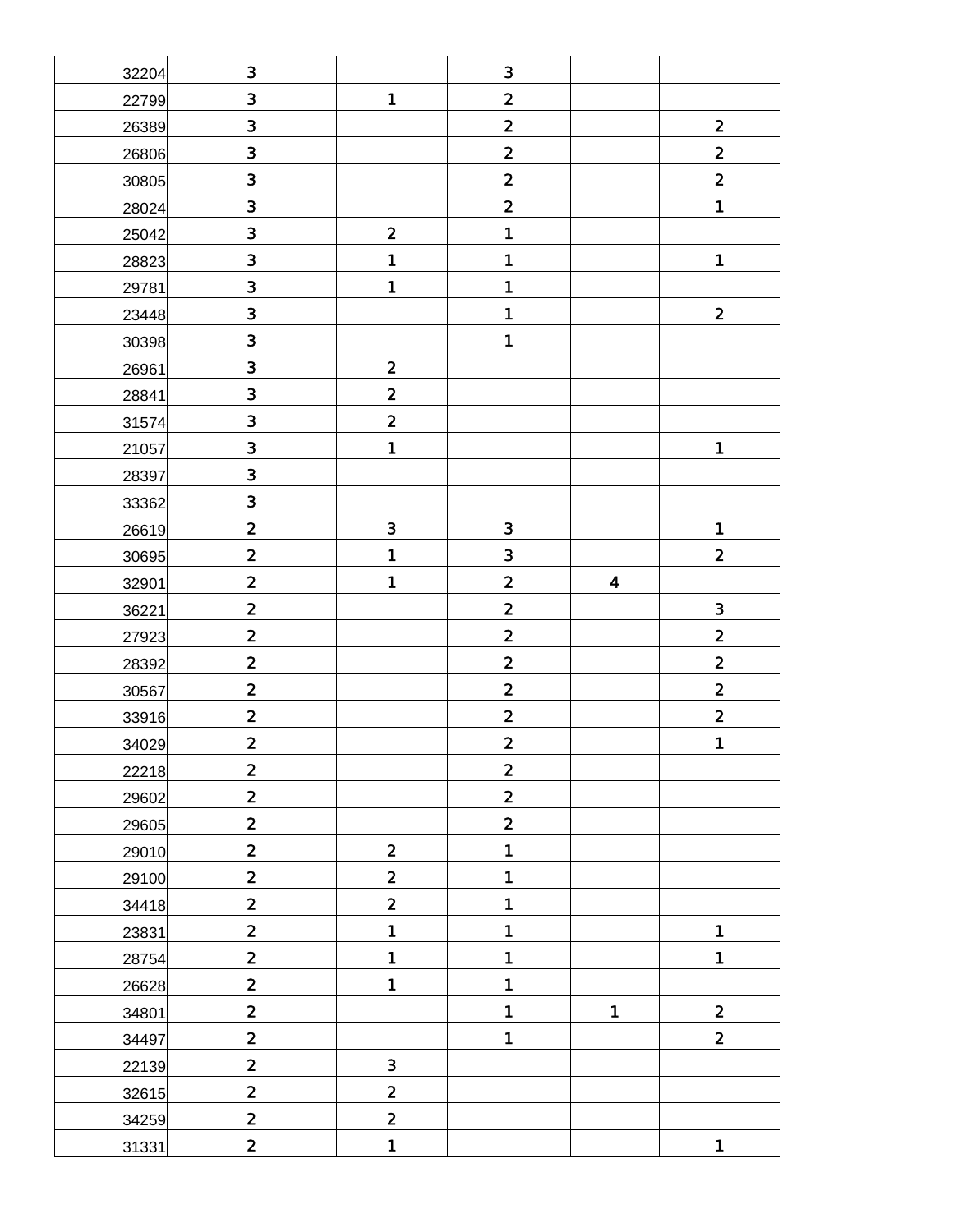| 36236 | $\mathbf 2$             | 1                       |                         |              | 1                       |
|-------|-------------------------|-------------------------|-------------------------|--------------|-------------------------|
| 25410 | $\mathbf 2$             | 1                       |                         | $\mathbf 1$  |                         |
| 28317 | $\mathbf 2$             | 1                       |                         | 1            |                         |
| 24288 | $\mathbf 2$             | 1                       |                         |              |                         |
| 26021 | $\mathbf 2$             | 1                       |                         |              |                         |
| 26377 | $\mathbf 2$             | 1                       |                         |              |                         |
| 27327 | $\mathbf{2}$            | 1                       |                         |              |                         |
| 29232 | $\mathbf 2$             | 1                       |                         |              |                         |
| 34602 | $\mathbf{2}$            | 1                       |                         |              |                         |
| 36969 | $\mathbf 2$             |                         |                         |              | $\overline{\mathbf{2}}$ |
| 30582 | $\mathbf 2$             |                         |                         |              | 1                       |
| 33808 | $\mathbf 2$             |                         |                         |              | 1                       |
| 27257 | $\mathbf 2$             |                         |                         | 1            |                         |
| 29354 | $\mathbf 2$             |                         |                         |              |                         |
| 29927 | $\mathbf 2$             |                         |                         |              |                         |
| 32461 | $\overline{\mathbf{2}}$ |                         |                         |              |                         |
| 25577 | 1                       | 1                       | $\overline{\mathbf{4}}$ |              | 1                       |
| 25275 | 1                       |                         | $\mathbf{2}$            |              | 1                       |
| 29714 | 1                       |                         | $\mathbf{2}$            |              | 1                       |
| 25028 | 1                       |                         | $\mathbf{2}$            |              |                         |
| 34200 | 1                       |                         | $\mathbf 2$             |              |                         |
| 26627 | 1                       | $\overline{\mathbf{2}}$ | 1                       |              | 1                       |
| 23230 | 1                       | $\overline{\mathbf{2}}$ | 1                       |              |                         |
| 24197 | 1                       | 1                       | 1                       |              | 1                       |
| 29656 | 1                       | 1                       | 1                       |              | 1                       |
| 24195 | 1                       | 1                       | 1                       |              |                         |
| 26072 | 1                       | 1                       | 1                       |              |                         |
| 32973 | 1                       | 1                       | 1                       |              |                         |
| 22734 | 1                       |                         | 1                       | $\mathbf{1}$ | 1                       |
| 21011 | 1                       |                         | 1                       |              | 1                       |
| 26892 | 1                       |                         | 1                       |              | 1                       |
| 28506 | 1                       |                         | 1                       |              | 1                       |
| 31923 | 1                       |                         | 1                       |              | 1                       |
| 33003 | 1                       |                         | 1                       |              | 1                       |
| 35928 | 1                       |                         | 1                       |              | 1                       |
| 36076 | 1                       |                         | 1                       |              | 1                       |
| 36183 | 1                       |                         | 1                       |              | 1                       |
| 36318 | 1                       |                         | 1                       |              | 1                       |
| 26054 | 1                       |                         | 1                       |              |                         |
| 26371 | 1                       |                         | 1                       |              |                         |
| 27058 | 1                       |                         | 1                       |              |                         |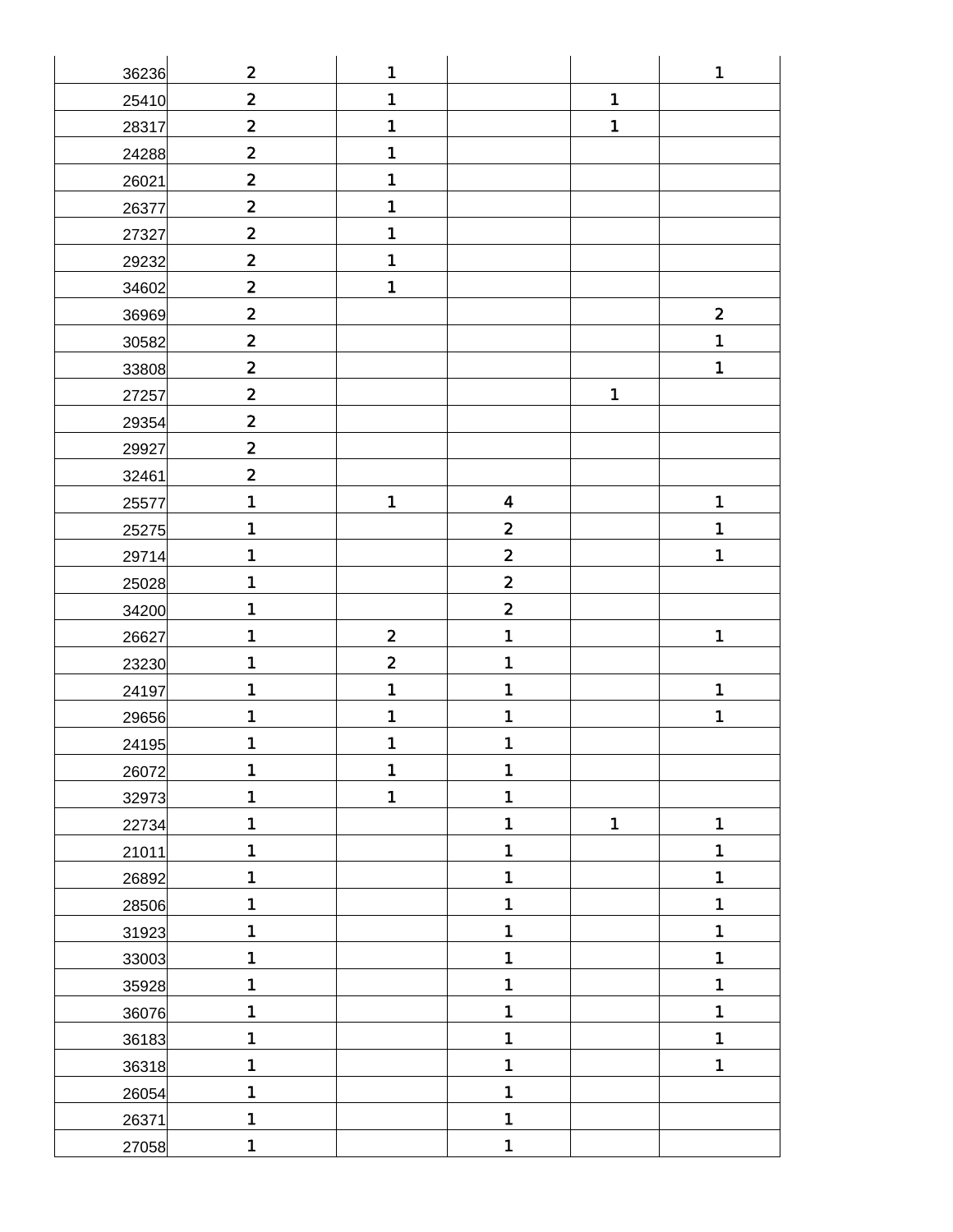| 27443 | 1              |                         | 1 |              |              |
|-------|----------------|-------------------------|---|--------------|--------------|
| 29375 | $\mathbf{1}$   |                         | 1 |              |              |
| 29664 | 1              |                         | 1 |              |              |
| 30166 | 1              |                         | 1 |              |              |
| 31267 | 1              |                         | 1 |              |              |
| 31634 | 1              |                         | 1 |              |              |
| 33273 | 1              |                         | 1 |              |              |
| 36885 | 1              |                         | 1 |              |              |
| 36908 | 1              |                         | 1 |              |              |
| 32286 | 1              | $\overline{\mathbf{2}}$ |   | $\mathbf 1$  |              |
| 33228 | $\mathbf 1$    | $\overline{\mathbf{2}}$ |   |              |              |
| 35936 | 1              | $\overline{\mathbf{2}}$ |   |              |              |
| 22432 | 1              | 1                       |   |              | $\mathbf{2}$ |
| 34379 | 1              | 1                       |   |              | 1            |
| 17557 | 1              | 1                       |   | $\mathbf{1}$ |              |
| 23743 | 1              | $\blacksquare$          |   |              |              |
| 24861 | 1              | 1                       |   |              |              |
| 25772 | $\mathbf 1$    | 1                       |   |              |              |
| 26301 | 1              | 1                       |   |              |              |
| 28043 | 1              | 1                       |   |              |              |
| 28250 | 1              | 1                       |   |              |              |
| 28507 | 1              | 1                       |   |              |              |
| 28928 | 1              | 1                       |   |              |              |
| 31470 | 1              | 1                       |   |              |              |
| 31628 | 1              | 1                       |   |              |              |
| 32018 | 1              | 1                       |   |              |              |
| 32019 | 1              | 1                       |   |              |              |
| 32097 | $\blacksquare$ | 1                       |   |              |              |
| 32252 | 1              | 1                       |   |              |              |
| 32567 | 1              | $\mathbf{1}$            |   |              |              |
| 33045 | $\mathbf{1}$   | 1                       |   |              |              |
| 33110 | 1              | 1                       |   |              |              |
| 33187 | $\blacksquare$ | 1                       |   |              |              |
| 33830 | 1              | 1                       |   |              |              |
| 34332 | $\blacksquare$ | 1                       |   |              |              |
| 35047 | 1              | 1                       |   |              |              |
| 35319 | 1              | $\blacksquare$          |   |              |              |
| 36424 | $\blacksquare$ | $\blacksquare$          |   |              |              |
| 37983 | $\blacksquare$ | 1                       |   |              |              |
| 30922 | $\blacksquare$ |                         |   |              | $\mathbf 1$  |
| 38224 | $\blacksquare$ |                         |   |              | 1            |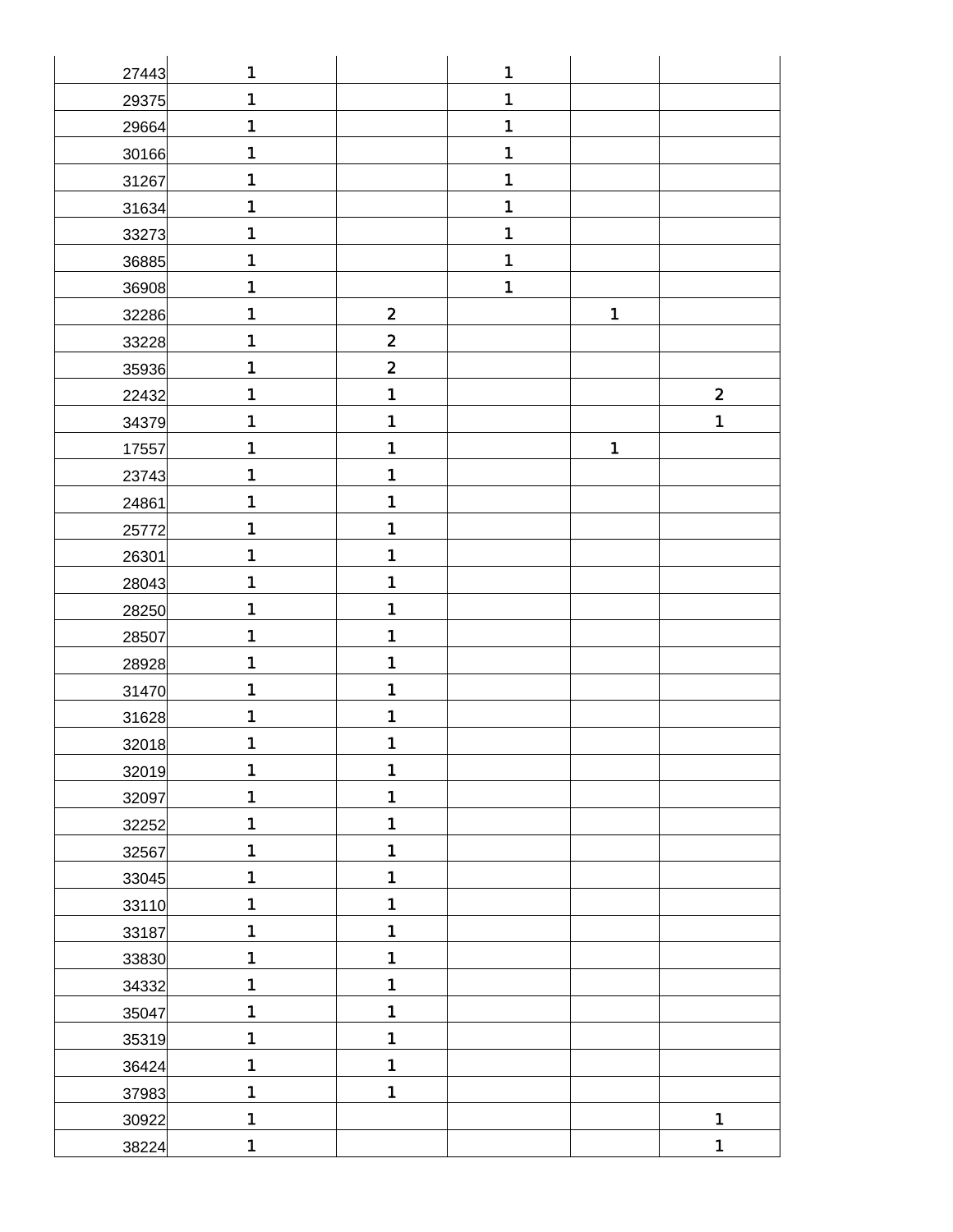| 21916 | 1              |                         |                         | $\mathbf{1}$   |                         |
|-------|----------------|-------------------------|-------------------------|----------------|-------------------------|
| 23645 | $\mathbf{1}$   |                         |                         |                |                         |
| 23837 | 1              |                         |                         |                |                         |
| 26388 | 1              |                         |                         |                |                         |
| 27432 | 1              |                         |                         |                |                         |
| 27883 | 1              |                         |                         |                |                         |
| 28291 | 1              |                         |                         |                |                         |
| 31105 | 1              |                         |                         |                |                         |
| 32028 | 1              |                         |                         |                |                         |
| 32156 | 1              |                         |                         |                |                         |
| 32362 | 1              |                         |                         |                |                         |
| 32363 | 1              |                         |                         |                |                         |
| 32448 | 1              |                         |                         |                |                         |
| 32498 | 1              |                         |                         |                |                         |
| 33614 | 1              |                         |                         |                |                         |
| 33659 | 1              |                         |                         |                |                         |
| 33844 | 1              |                         |                         |                |                         |
| 34100 | 1              |                         |                         |                |                         |
| 34311 | 1              |                         |                         |                |                         |
| 34333 | 1              |                         |                         |                |                         |
| 34361 | 1              |                         |                         |                |                         |
| 34373 | 1              |                         |                         |                |                         |
| 34901 | 1              |                         |                         |                |                         |
| 34975 | 1              |                         |                         |                |                         |
| 35178 | 1              |                         |                         |                |                         |
| 35273 | 1              |                         |                         |                |                         |
| 35297 | 1              |                         |                         |                |                         |
| 35801 | $\blacksquare$ |                         |                         |                |                         |
| 35927 | 1              |                         |                         |                |                         |
| 36509 | 1              |                         |                         |                |                         |
| 36611 | $\mathbf{1}$   |                         |                         |                |                         |
| 36702 | 1              |                         |                         |                |                         |
| 37020 | $\mathbf{1}$   |                         |                         |                |                         |
| 38362 | $\blacksquare$ |                         |                         |                |                         |
| 35798 |                |                         | 5                       |                | $\mathbf{3}$            |
| 35103 |                |                         | $\overline{\mathbf{3}}$ |                |                         |
| 25306 |                | $\blacksquare$          | $\mathbf{2}$            |                | $\blacksquare$          |
| 23081 |                |                         | $\mathbf{2}$            | $\blacksquare$ | $\overline{\mathbf{2}}$ |
| 30364 |                | $\overline{\mathbf{2}}$ | 1                       |                |                         |
| 36842 |                | $\blacksquare$          | 1                       |                | $\mathbf{2}$            |
| 24676 |                |                         | 1                       |                | $\mathbf{1}$            |